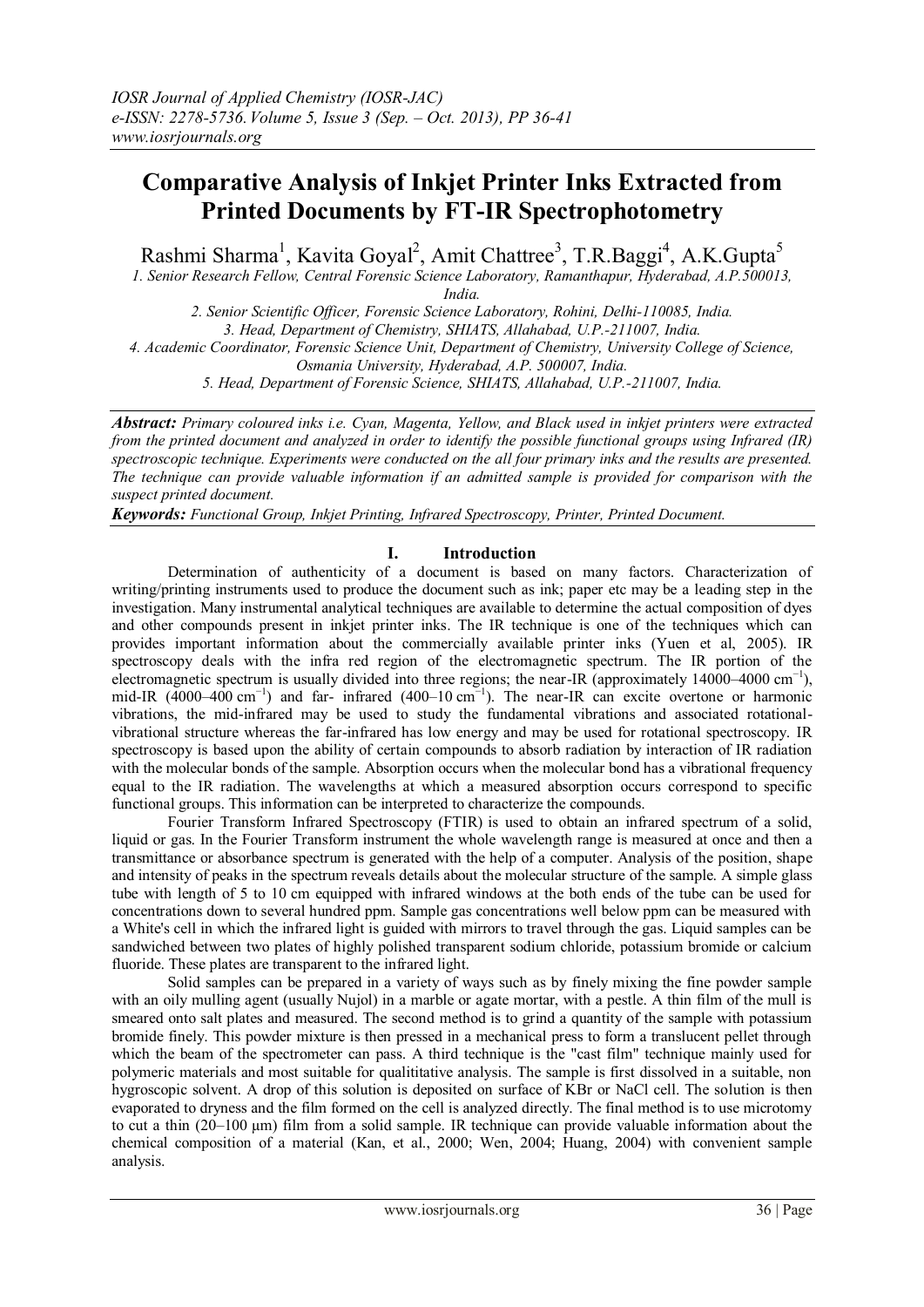As little work has been done on the analysis and comparison of inkjet printer ink by this technique, in the present work an attempt has been made to examine the ink of ink jet printer extracted from printed documents by preparing the KBr pellet and to generate characteristic IR spectra.

# **II. Experimental**

## *2.1 Sampling*

Thirty two (32) coloured printouts each containing four rectangular blocks of cyan, magenta, yellow and black colour were printed from inkjet printers of four leading manufacturers. White paper of A4 size from same company was used to take all samples. The colours were selected by following RGB model. All four printed colour i.e. cyan, magenta, yellow and black from each printout were extracted and analyzed. A total of 32 x 4=128 samples were analyzed and interpreted.

The four leading brands were marked as A, B, C and D and their different models were marked as 1, 2, 3 and so on. The samples were given marking as 1,2,3,4,5,6,7,8,9,10,11,26,27,28,30,31,32 for different models of brand 'A' , 16,18,19,23,24,29 for different models of brand 'B', 12,13,20,21 for different models of brand 'C' and 14,15,17,22,25 for different models of brand 'D'.

#### *2.2 Separation of ink from printed Document*

A coloured squared block of constant area was taken from the sample document and cut into small pieces. The pieces of paper were then transferred to 15 mL beaker and titurated with 10 ml of methanol. The sample was then allowed to be extracted at room temperature with intermittent shaking. The methanol extract was then transferred to 10 ml volumetric flasks after filtering through a Whatman No.1 filter paper. The extract was made up to 10 ml.

The same procedure was followed for all samples for cyan, magenta, yellow and black. In order to avoid any interference and to record the response of matrix i.e. paper and the reagent i.e. methanol towards IR, the blank samples of matrix and reagent were also prepared following the same procedure.

#### *2.3 Preparing Pellet for Scanning*

Two (2) ml of methanolic solution was taken in a china dish and evaporated at room temperature to dryness and heated briefly in an oven. The residue was scratched from the walls of china dish and mixed intimately with dry KBr. After this process pellets were prepared by using a pellet maker. The same procedure was followed for all samples of Cyan, Magenta, Yellow and Black Colour.

## 2.4*Scanning of Samples*

A FT-IR Spectrometer from Perkin Elmer model Spectrum GX with attached Multiscope IR Microscope, Mercury Cadmium Telluride (MCT) detector and computer system with spectrum software was utilized to scan the samples. A resolution of  $8 \text{ cm}^{-1}$  and gain of  $4$  were set for the experiments. 32 scans were averaged for each sample. The Pellets were then scanned in the IR beam and the spectrum was recorded in the range of 3500 to 400 wave number<sup>-1</sup> cm in transmittance mode.

The extract from the blank paper, used for the sampling, was also recorded as background spectrum. After scanning of pellets the spectra were normalized in order to reduce the noise. The reproducibility of the results was checked 3 times on 3 different days at an interval of 5 days. The samples were prepared by following the same procedure every time and scanned keeping the same settings.

## **III. Results And Discussion**

The analysis of IR spectra was carried out by referring the table for regions of the Infrared spectrum for preliminary analysis (Lambert et al. 1998). The different coloured samples of computer printing inks from the document were extracted from the documents (causing minimum damage of the document) and analyzed after preparing KBr pellets. The IR spectra obtained show highly characteristic absorption bands depending upon the compositions of the printer inks. In the rapidly changing technology in the computer printing inks based on various physicochemical parameters such as fastness, stability, toxicity and appearance etc large number of ingredients (dyes, resins, solvents, surfactants, biocides, corrosion inhibitors, shear thinning agents, lubricants, etc) which are constantly being changed, reviewed and introduced lot of inter-manufacturer variations can be expected. These minute variations help a document examiner to compare and discriminate between large numbers of computer printing inks.

In the following pages comparative spectra of five samples of black computer printer inks obtained during this study are presented. After the analysis it can be generalized that every printer ink batch exhibits characteristic IR spectra whereas different brands of ink cartridge exhibit different characteristic IR spectra. Note the similar spectra for all the sample with a negligible variation. Some common ingredients in different brands give similar IR spectral bands for those components. Two inks extracts from the same cartridge on the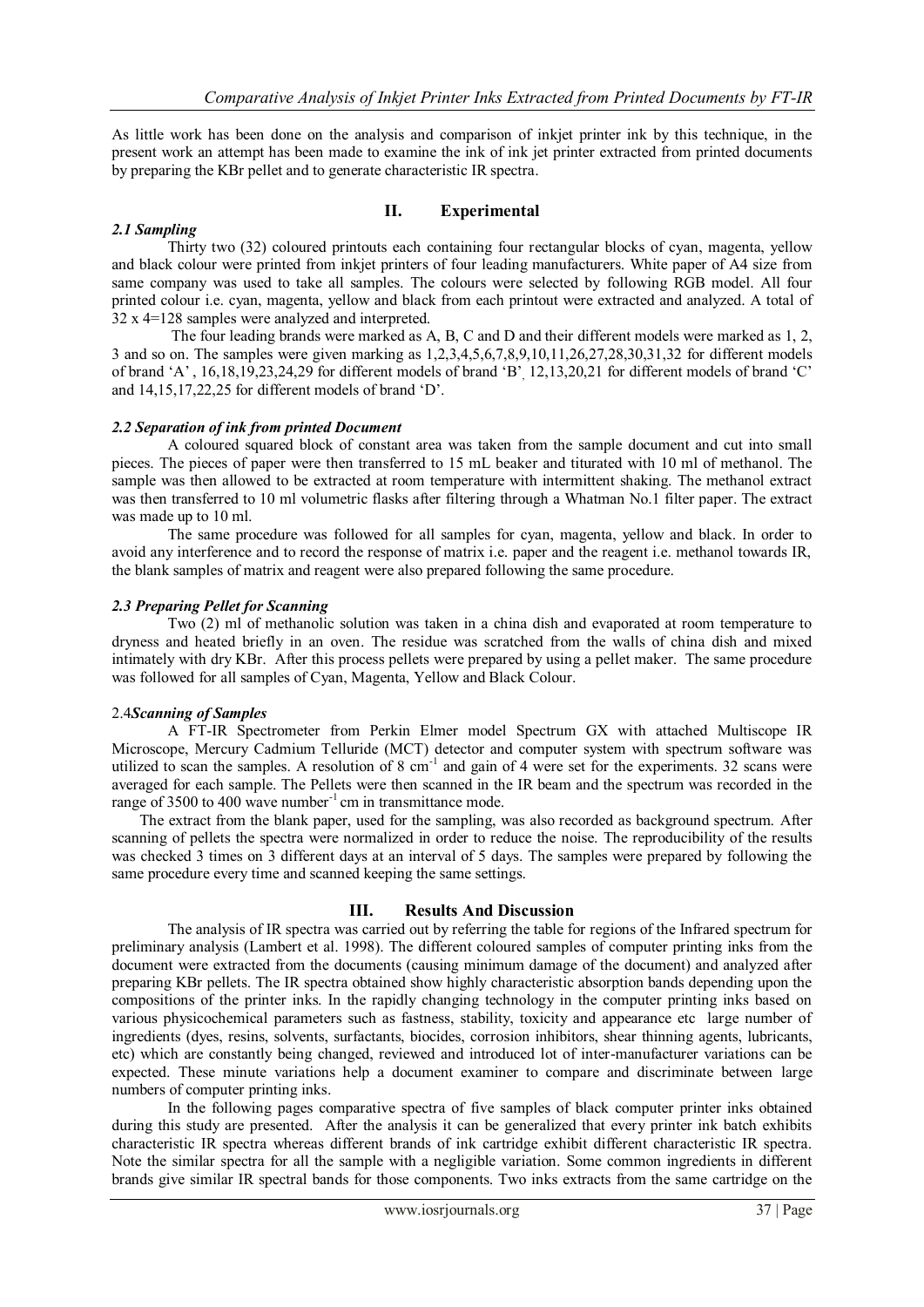same paper exhibit similar IR spectra. Two inks extracts from the different cartridges of the same brands on the same paper exhibit broader similarities but subtle differences. Two ink extracts from different cartridges of different brands on the same paper exhibit marked differences. When certain admitted/specimen colour printouts are analyzed for comparison with the questioned print outs by the proposed technique it was possible to identify the printer inks by processes of exclusion and inclusion.

The similar work was carried out for Cyan, Magenta and Yellow colored printed inkjet inks and similarly we can find out the possible functional group and compound present in ink. The results obtained were found suitable for the comparison of printed ink of various brands. The difference between various samples of ink can be seen by observing at the intensity of main peak, the pattern of each spectrum and the absence or presence of some characteristic bands. It is possible to examine inks from printed documents. The technique is rapid and sample requirement is very small. The method is simple and provides rapid, reproducible method to differentiate inks using negligibly small portion from an insignificant area of the document.

| Region $(cm-1)$ | Group               | <b>Possible Compounds Present</b>                                            |
|-----------------|---------------------|------------------------------------------------------------------------------|
| 3700-3100       | -OH                 | Alcohol, aldehyde, carboxylic acids                                          |
|                 | -NH                 | Amides, amines                                                               |
|                 | $\equiv$ C-H        | Alkynes                                                                      |
| 3100-3000       | $=$ C-H             | Aromatic compounds                                                           |
|                 | $-CH2$ or $-CH=CH-$ | Alkenes or unsaturated rings                                                 |
| 3000-2800       | $CH, -CH2$ -CH3     | Aliphatic groups                                                             |
| 2400-2000       | $-C \equiv N$       | <b>Nitriles</b>                                                              |
|                 | $-N=N^+ = N^-$      | Azides                                                                       |
|                 | $-C\equiv C$ -      | Alkynes                                                                      |
| 1870-1650       | $C=O$               | Acid halides, aldehydes, amides, amino acids, anhydrides, carboxylic acids,  |
|                 |                     | esters, ketones, lactams, lactones, quinines                                 |
| 1650-1550       | $C=C, C=N, NH$      | Unsaturated aliphatics, aromatics, unsaturated heterocycles, amides, amines, |
|                 |                     | amino acids                                                                  |
| 1550-1300       | NO <sub>2</sub>     | Nitro compound                                                               |
|                 | $CH3$ and $CH2$     | Alkanes, Alkenes, etc                                                        |
|                 |                     |                                                                              |
| 1300-1000       | C-O-C and C-OH      | Ethers, alcohols, sugars                                                     |
|                 | $S=O, P=O, C-F$     | Sulphur, phosphorus, and fluorine compounds                                  |
|                 |                     |                                                                              |
| 1100-800        | Si-O and P-O        | Organosilicon and phosphorus compounds                                       |
| 1000-650        | $=$ C-H             | Alkenes and aromatic compounds                                               |
|                 | -NH                 | Aliphatic amines                                                             |
|                 |                     |                                                                              |
| 800-400         | C-halogen           | Halogen compounds                                                            |
|                 | Aromatic rings      | Aromatic compounds                                                           |

**Table 2: Possible functional groups and compounds present in Black coloured inks**

The analysis of IR spectrum for single bonds to hydrogen, for double bonds  $C=O$ ,  $C=N$ ,  $C=C$ ,  $N=N$  etc, for aromatic compounds that exhibit characteristic bands in several regions and in the fingerprint region the bands show:

- (i) H-bonded -OH with O- H stretching at alcohol was observed for sample no.1-5, 7-23, 25-32. at 3300-2500 cm<sup>-1</sup>.
- (ii) H-bonded -OH with O- H bending at  $1440-1395$  cm<sup>-1</sup> were present in sample no. 8,10,11,14,15,19,22 26,32 and 950-910 cm<sup>-1</sup> in Sample no. 1-3,8,11,15,16,22,23,25,28,32.
- (iii) For Aldehyde, carboxylic acids and alkynes the bands were present at 3600-3200cm-1 and observed in Sample no. 1-8, 10-11, 15, 16, 18-19, 22, 24-26, 28-29, 32.
- (iv)  $=\dot{N}-H$  with N-H stretching at 3500-3300 cm<sup>-1</sup> was observed in 1-6, 8, 10-11, 15, 16, 18-19, 22, 24-26, 29, 32.
- (v) –NH<sub>2</sub> with N-H bending at 1650-1560 cm<sup>-1</sup> were observed in sample no. 1-16,20-32 were absent in all the other samples.
- (vi)  $=$  CH with saturated C- H stretching at 3000-2800 cm<sup>-1</sup> for aliphatic compounds were present in Sample no. 1-13,16,19-23,25,27-30,32.
- (vii) =CH with C-H bending at 1000-650 cm-1 for Alkenes, Aromatic compounds present in Sample no.1- 8,10-12,16,19-20,22-30-32.

(viii) For double bonds C=O at

- (a)  $1740-1720 \text{ cm}^{-1}$  for Aldehydes observed in sample no.  $1,2,3,5,7,8,10,11,12,15,16,20,26,28,32$ .
- (b) 1750-1730 cm<sup>-1</sup> for Esters present in sample no. 1-12, 16, 20, 26, 28, 30, 32.
- (c)  $1680-1630$  cm<sup>-1</sup> for Amides observed in sample no.1-11, 16, 22-28, 30, 32.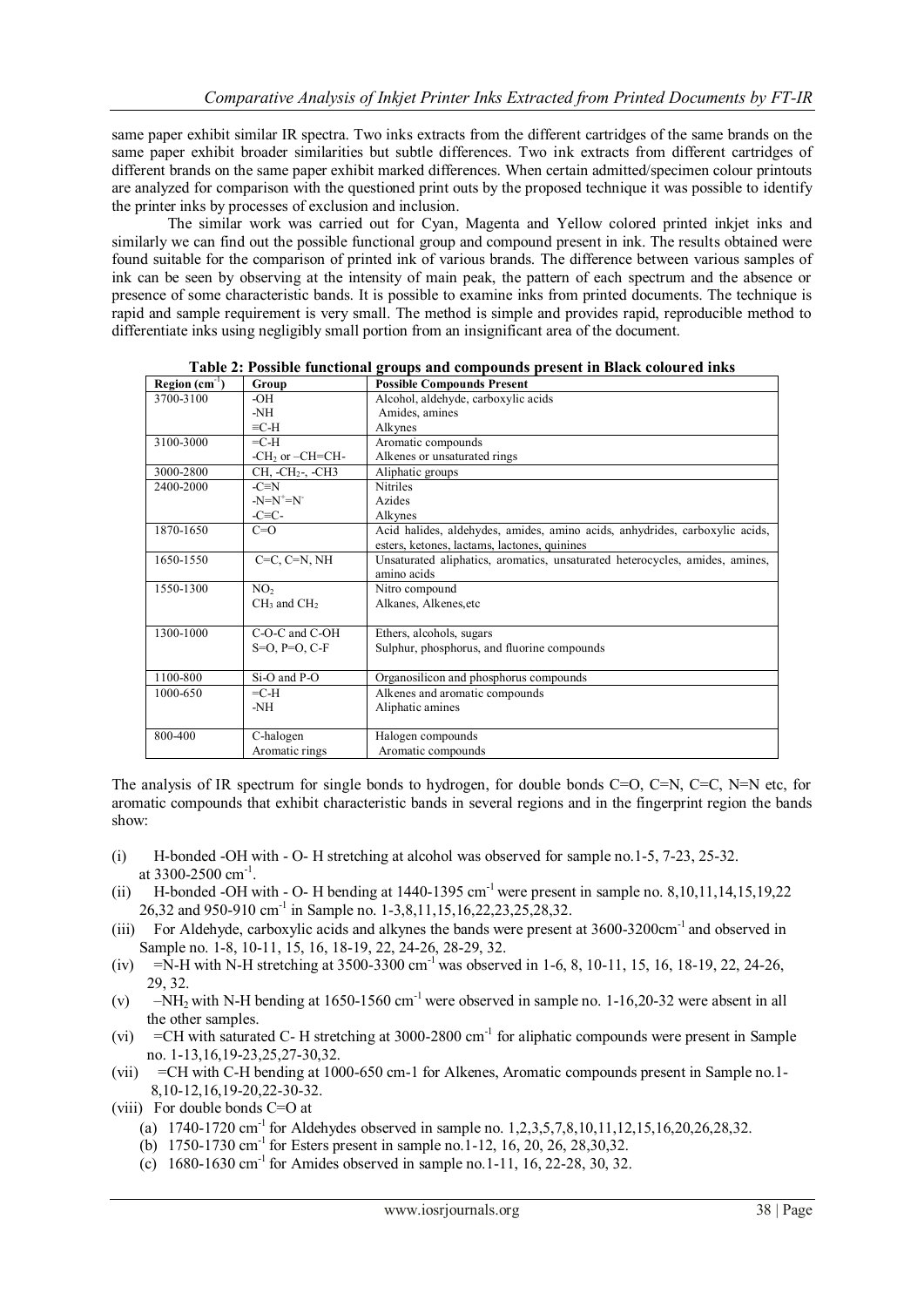- (ix) Conjugated cyclic system of C=N with C=N stretching at  $1690-1640$  cm<sup>-1</sup> for Imines & Oximes observed in 1-11,16-18,22-25,27-30,32.
- $(x)$  C=C conjugated with aromatic ring with C=C stretching at  $\sim 1625 \text{cm}^{-1}$ observed in 12,14,15,16,19,26,27.
- (xi) N=N stretching at  $1500-1400$  cm<sup>-1</sup>were observed in sample no.1-11,13,15-19,21-30,32.
- (xii) C-O-C,C-OH, S=O,P=O,C-F at 1300-1000 cm-1 for ethers, alcohols, Sulfur, phosphorus and fluorine compounds were present in sample no.1-12,14-16,18-20,22-30,32.
- (xiii) O bonded Si and P for Organosilicon and phosphorus compounds at 1100-800 cm-1 were observed for sample no.1-7, 12-15, 17-18, 20-25, and 27-30.
- (xiv) C-halogen aromatic rings at  $800-400$  cm<sup>-1</sup> for halogen and aromatic compounds were observed as several weak bands in all samples.



**Figure:-1 FT-IR comparitive spectra of five samples of black colour ink for brand 'A'.**

There is a need of the hour to develop tools based on the pattern recognition or image processing techniques. Djozen et al, 2008 developed software in MATLAB tool based on the intensity profile of RGB characteristics for the discrimination of pen inks after TLC analysis. Such tools can also successfully be employed for the examination of printing inks. Besides the other tools should be developed based on the pattern recognition techniques and utilize for the quick comparison of ink from the forensic point of view. Fig 2 shows the typical graphical representation of spectra obtained after FT-IR analysis for all samples of cyan ink which shows clear visible differences between the inks of different brands. The discrimination and comparison between various brands of printer inks is possible for forensic document examination purposes with high degree of certainity as the printer inks are multicomponent, based on the proprietary nature for commercial considerations there is qualitative / quantitative variation, which enables discernation. In this work only qualitative comparative studies were carried out which have given satisfactory results suitable for forensic document examination. Further work is planned by using pattern recognition techniques and quantitative evaluation of each component of the printer inks which could enhance the certainity levels further for the comparison of printer inks.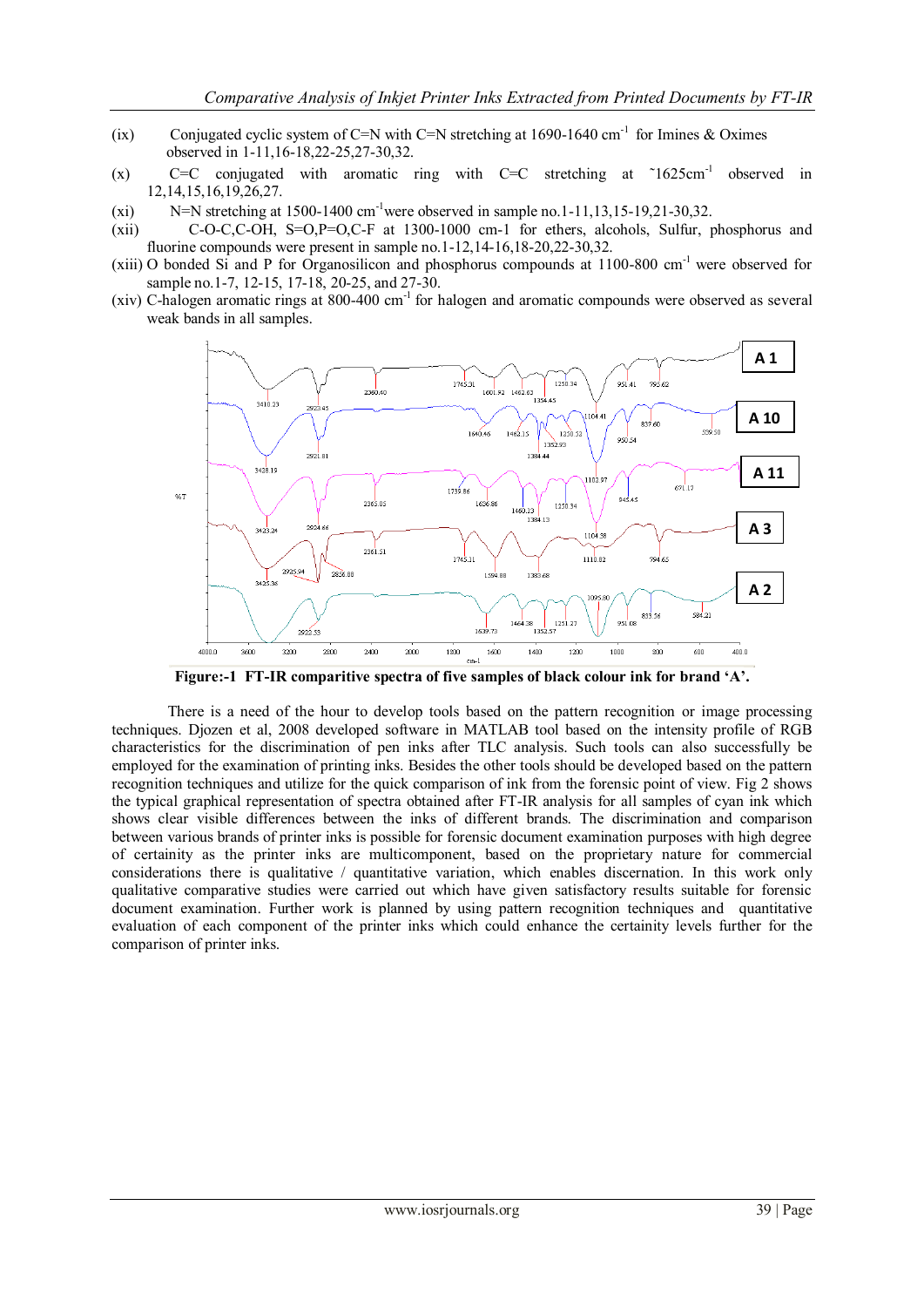

**Figure:-2 Typical graphical representation of spectra obtained FT-IR analysis of cyan colour of all four brands.**

# **IV. Conclusion**

The proposed method of infra red spectroscopy, though strictly not nondestructive but it could be used for examination of inks on documents taking extremely small (negligible portion) of the sample from an unimportant area of the document with the permission of the court. Further Pattern recognition techniques could be used which allow forensic examination of ink in short duration of time. The sample preparation technique is simple and the analytical procedure is fast, reproducible and discernable. It is a simple, direct and reproducible method of comparing computer printing inks.

#### **Acknowledgment**

The authors would like to acknowledge the Directorate of Forensic Science Services, MHA, New Delhi for providing financial support for this research work. Thanks are due to Dr.V.K.Goel, Director (Retd.), Forensic Science Laboratory, Delhi for giving instrumental facilities in the laboratory.

#### **References**

- [1]. C.W.M. Yuen, S.K.A. Ku, P.S.R. Choi, C.W. Kan and S.Y. Tsang, Determining functional groups of commercially available inkjet printing reactive dyes using infrared spectroscopy. *RJTA.9 (2),* 2005.
- [2]. Huang, C., Analysis and study of the construction of functional polyester fiber, *Journal of Textile Research*, *25(1)*, 2004, 30-32.
- Kan C.W., Chan, K. and Yuen C.W.M., Application of low temperature plasma on wool Part III: Surface Chemical and structural composition, *The Nucleus, 37(3-4),* 2000, 145-159.
- [4]. J.B. Lambert, H.E.Shurvell, D.A. Lightner and R.G. Cooks, *Organic Structural Spectroscopy*, (N.J.: Prentice-Hall, 1998).
- [5]. D.Djozan, T.Baheri, G.Karimian, M. Shahidi, Forensic discrimination of blue ballpoint pen inks based on thin layer
- chromatography and image analysis, *Forensic Science International, 179,* 2008, 199–205.
- [6]. S.N. Rasool, K.M.Varshney and P Sudhakar. Forensic Examination of ink in inkjet printer cartridges by FT-IR-Micrscopy. *The Forensic Scientist OnLine Journal. 7(1-7),* 2004.
- [7]. P Doherty. Classification of Inkjet Printers and Inks. *Journal of the American Society of Questioned Document Examiner. 1(2),* 1998, 88-106.
- [8]. J. Zimerman, D. Mooney and M.J.Kimmett. Preliminary Examination of Machine Copier Toners by Infrared Spectrophotometry and Pyrolysis Gas Chromatography, *Journal of Forensic Science, JFSCA, 31(2),* 1986, 489-493.
- [9]. R. Chowdry, S.K. Gupta and H.L. Bami. Ink differentiation with IR techniques. *Journal of Forensic Science, 18(4),* 1973, 418.
- [10]. R.A. Merill and E.G. Batrick, Analysis of ball point pen inks by diffuse reflectance infra red spectrometry. *Journal of Forensic Science. 37(1-3),* 1992, 528-541.
- [11]. N. Mizrachi, Z. Aizenshtat, S. Levy and R. Elkayam, Classification and identification of color photocopies by FT-IR and GC/MS. *Journal of forensic sciences. 43(2),* 1998, 353-361.
- [12]. G.S. Kemp and R.N. Totty, The differentiation of toners used in photocopy process by Infrared Spectroscopy. *Forensic Science International. 22(1),* 1983, 75-83.
- [13]. W.D. Mazella, C.J. Lennard and P.A.Margot, Classification and Identification of photocopying toners by Diffuse Reflectance Infrared Fourier Transform Spectroscopy: I Preliminary Results*. Journal of Forensic Sciences. 36(2),* 1991, 449-465.
- [14]. W.D. Mazella, C.J. Lennard and P.A.Margot, Classification and Identification of photocopying toners by Diffuse Reflectance Infrared Fourier Transform Spectroscopy: II Final Report, *Journal of forensic sciences.36 (3),* 1991, 820-837.
- [15]. R.N. Totty, Analysis and differentiation of photocopy toners, *Forensic Science Review, 2(1),* 1990, 1-23.
- [16]. V. Causin, R. Casamassima,C. Marega, P. Maida ,S. Schiavone ,A Marigo and A. Villari, The discrimination potential of Ultraviolet-Visible Spectrophotometry, Thin Layer Chromatography and Fourier Transform Infrared Spectroscopy for the Forensic analysis of black and blue ball point inks, *Journal of forensic sciences,53 (6)*,2008,1468-1473.
- [17]. K. Saini, J. Singh and G.S.Hundal, Thin Layer Chromatography of color Inkjet inks. *The Indian Journal of Criminology and Criminalistics, XXVIII. (1), 2007,* 74-89.
- [18]. RA Merrill, EG Bartick, JH Taylor III, Forensic discrimination of photocopy and printer toners, part I. *Anal Bioanal Chem, 376,*2003,1272-8.
- [19]. RA Merrill, EG Bartick, JH Taylor III, Forensic discrimination of photocopy and printer toners, part II *Anal Bioanal Chem, 376*,2003, 1279-85.